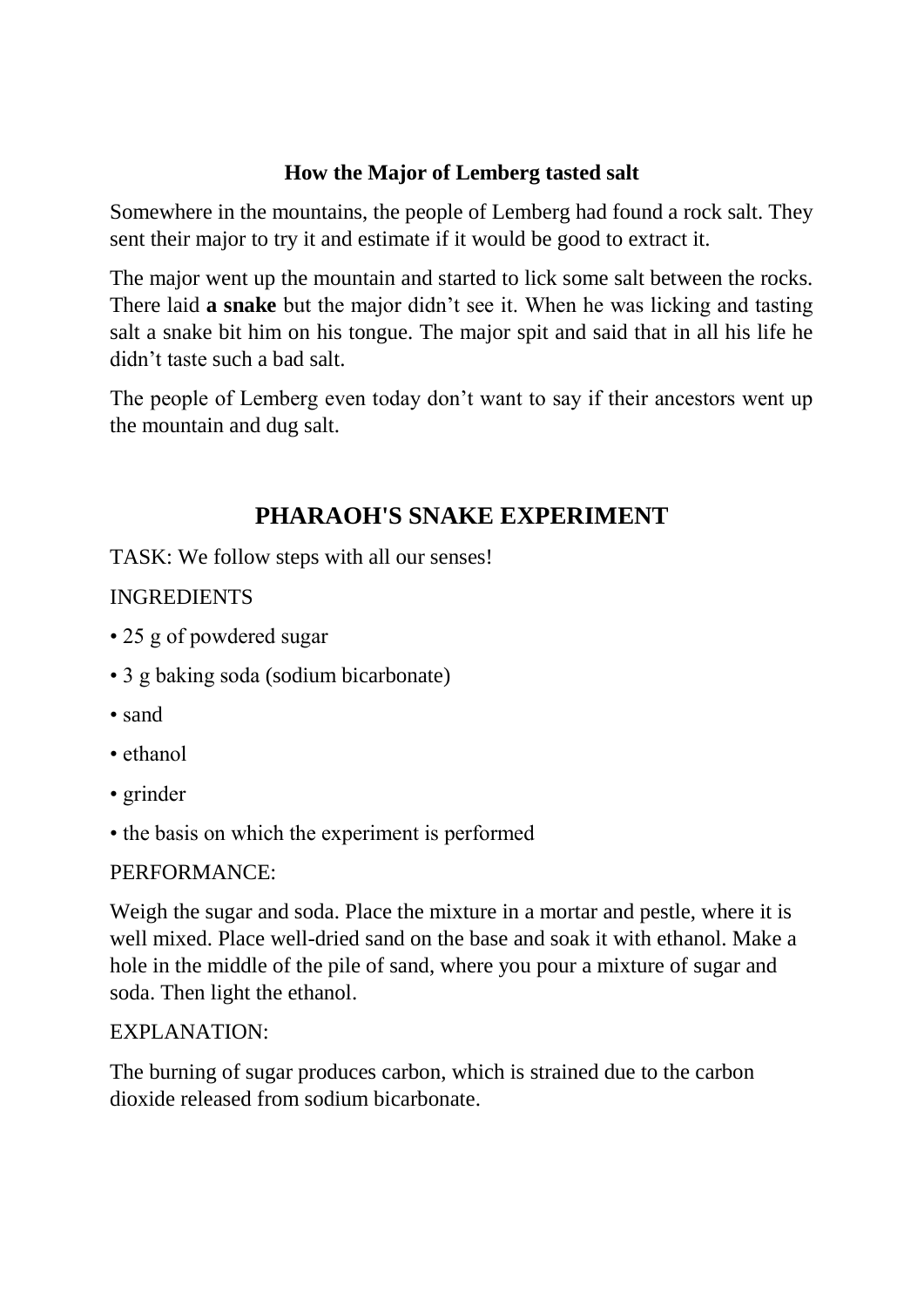### **How people of Lemberg wanted to get rid of hunger**

In the town of Lemberg hunger governed for a lot of years and finally, they decided they would just take it and send it somewhere else.

They made a huge barrel. They grabbed hunger and pushed it inside, put the lid on, mounted the barrel on a cart, and slowly they went along the road which was leading out of their town.

On the hill, the barrel fell off the cart and rolled down the road to the town's square and that's how hunger stayed in Lemberg.

# **A MIRACLE COIN EXPERIMENT**

#### **Theory**

Galvanizing is one of the most effective, most environmentally friendly, and long-term effective protections against the physicochemical reaction between the material and its environment. We call this phenomenon rust or corrosion.

An alloy is a solid solution of two or more metals. They are obtained by adding one or more alloy elements to the base metal. Alloys are more resistant, react more slowly with the environment, and have other quality properties. We encounter alloys every day. The  $\epsilon$  1 and  $\epsilon$  2 coins consist of two alloys. The 10 and 20 cent coins are made of copper, aluminium, zinc and tin alloy, while the 1, 2 and 5 cent coins are made of copper-plated steel.

Our most famous alloys:

- steel an alloy of iron, carbon and other metals
- bronze an alloy of copper and other metals
- amalgam an alloy of mercury and sodium
- brass (also honey) an alloy of copper and zinc
- alpaca an alloy of copper, zinc and nickel

| <i>Substances</i> | Accessories: |
|-------------------|--------------|
|-------------------|--------------|